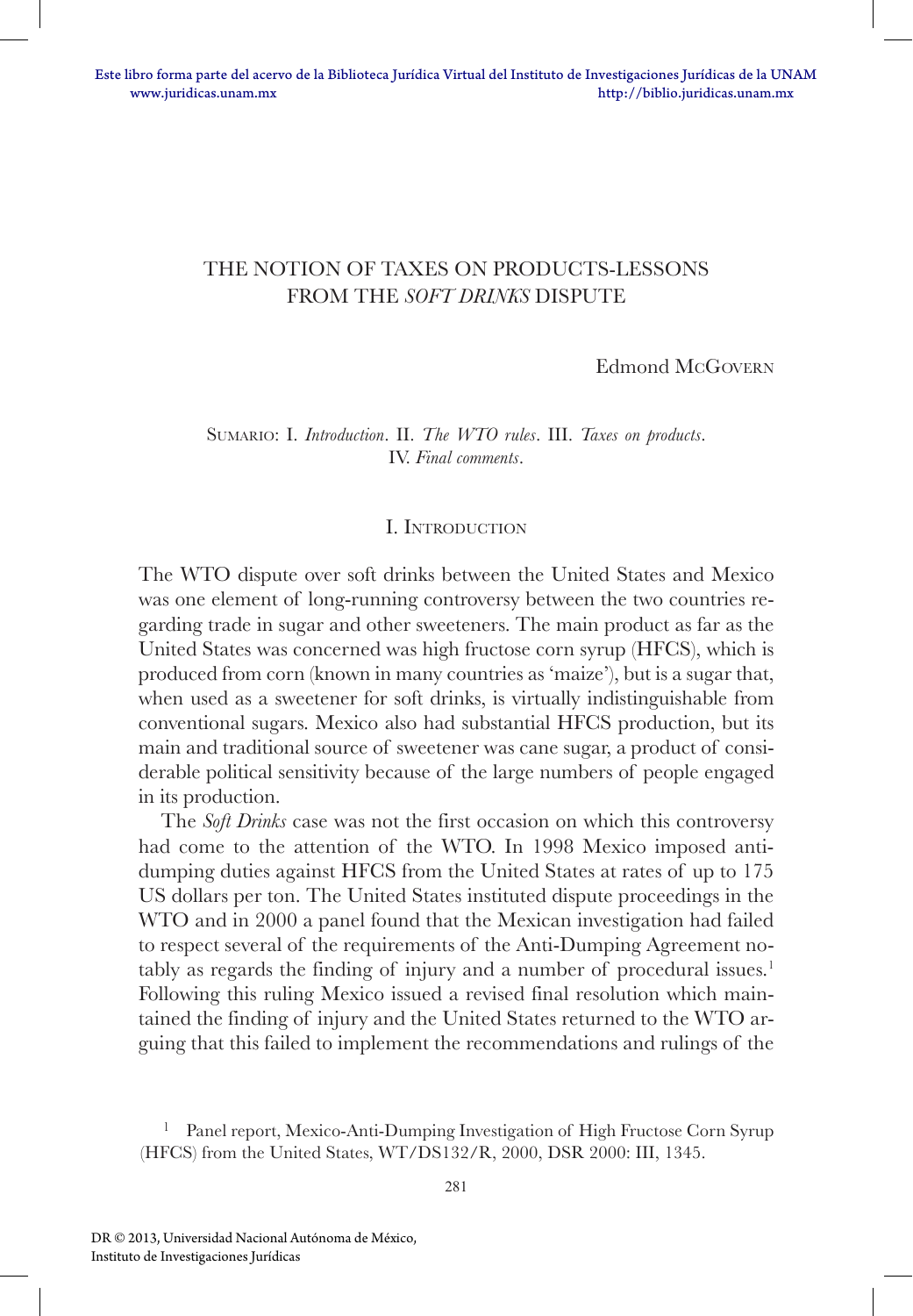panel. This complaint was also upheld by the panel,<sup>2</sup> and Mexico's appeal was rejected by the Appellate Body.<sup>3</sup> These rulings were made in parallel with proceedings under Chapter XIX of the North American Free Trade Agreement (NAFTA) in which a binational panel, applying Mexican law, reached a similar conclusion and gave similar rulings regarding the injury finding of the Mexican authorities.<sup>4</sup>

It was following these actions that, in 2002, Mexico introduced the legislation that gave rise to the *Soft Drinks* litigation. The *Ley del Impuesto Especial sobre Producción y Servicios* (Law on the Special Tax on Production and Services, LIEPS), created a peculiarly complicated system of taxes and regulations.<sup>5</sup> It comprised two main elements, a complex system of taxes on transactions involving sweeteners, and a set of measures imposing book-keeping requirements on those dealing in soft drinks containing those sweeteners.

The taxes were of two types, called here the 'soft drink tax' and the 'distribution tax'. They were applied, at 20% *ad valorem*, at different points in time.

First, at the time of importation, the soft drink tax was applied to all imported soft drinks,<sup>6</sup> regardless of the sweetener used.<sup>7</sup>

Second, once the imported soft drinks had cleared customs and entered into the Mexican market, the soft drink tax was applied to soft drinks sweetened with non-cane sugar sweeteners upon each internal transfer (with the exception of public sales).

<sup>2</sup> Panel report, *Mexico-*Anti-Dumping Investigation of High Fructose Corn Syrup (HFCS) from the United States-Recourse to Article 21.5 of the DSU by the United States, WT/DS132/RW, 2001, DSR 2001:XIII, 6717.

<sup>3</sup> Appellate Body report, Mexico-Anti-Dumping Investigation of High Fructose Corn Syrup (HFCS) from the United States-Recourse to Article 21.5 of the DSU by the United States, WT/DS132/AB/RW, 2001, DSR 2001:XIII, 6717.

<sup>4</sup> Review of the final determination of the antidumping investigation on imports of high fructose corn syrup, originating from the United States of America, case: MEX-USA-98-1904-01, 15 April 2001; Review of the final determination of the antidumping investigation on imports of high fructose corn syrup, originating from the United States of America, case: MEX-USA-98-1904-01, 3 Aug. 2001.

<sup>5</sup> The legislation was amended a number of times, and had several implementing regulations. For convenience these measures are referred to here collectively as the LIEPS.

 $6$  The measures were also applied to the syrups from which soft drinks are made, but, for the sake of simplicity that aspect of the legislation is overlooked in this account.

<sup>7</sup> The legislation was later amended to exempt from the tax imports of soft drinks made from cane sugar. However, this amendment came too late to be considered by the panel.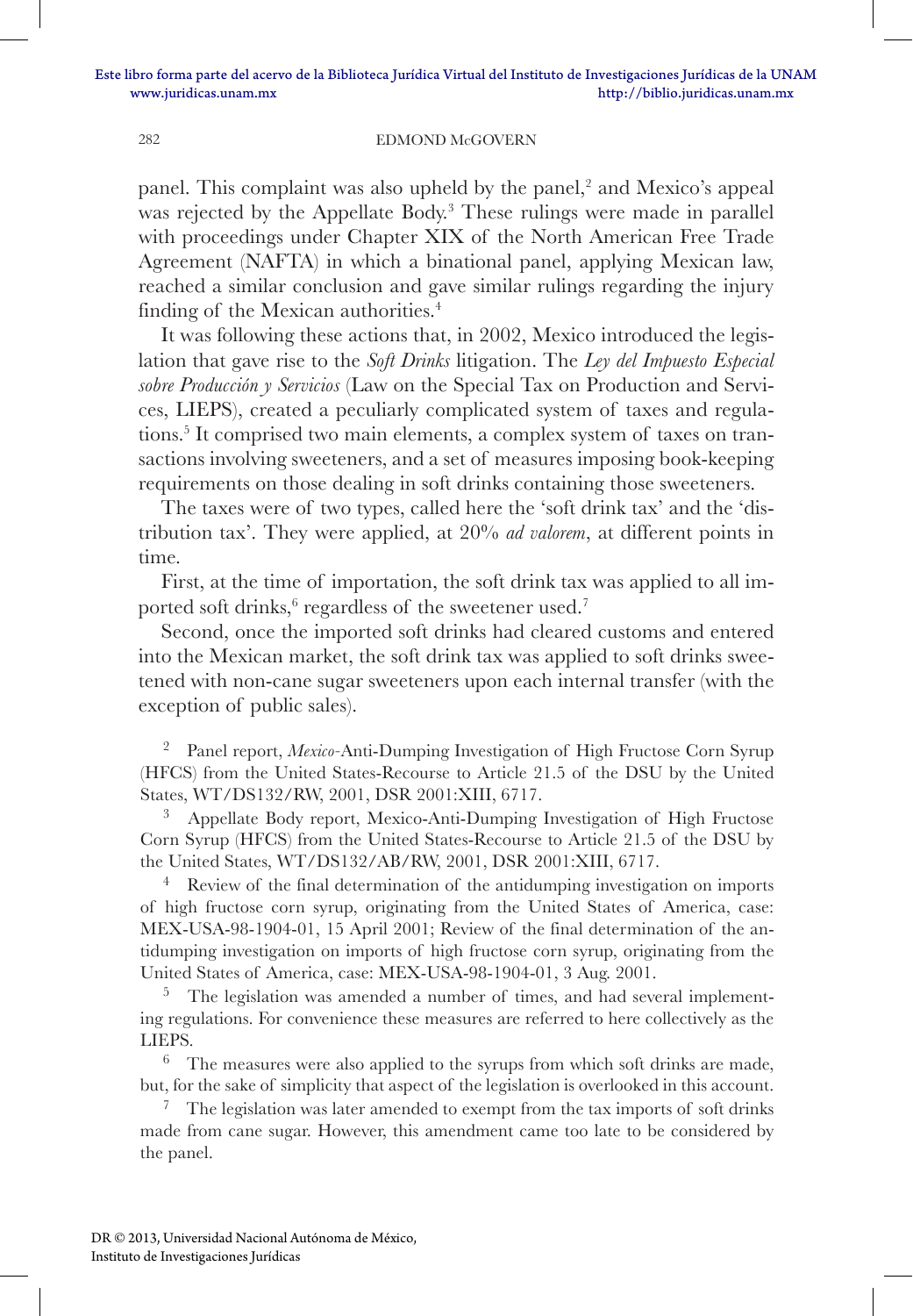Third, the distribution tax was applied to the provision of certain services within Mexico in regard to soft drinks sweetened with non-cane sugar sweeteners. The level of the tax on distribution was 20 percent of value of the transaction.

#### II. The WTO rules

The *Soft Drinks* case in the WTO fell into two main parts.<sup>8</sup> In the first part the complainant United States sought to establish that the Mexican measures infringed important guarantees of national treatment that are contained in Article III of GATT 1994. The second part of the case concerned Mexico's efforts to defend its actions on the basis of the general exception provided in Article XX(d) of GATT 1994 as measures necessary to secure compliance with a law or regulation that is itself GATT-consistent.<sup>9</sup>

In simple terms, the national treatment rule in Article III of GATT 1994 requires WTO Members not to treat imported products worse than domestic products. The rule is spelt out in detail in the paragraphs 1, 2 and 4 of Article III in particular, and, as always with WTO rules, the precise terms of these provisions have received close attention from dispute bodies.

Article III distinguishes between discriminatory taxation and discriminatory measures in general. The former is dealt with in paragraph 2 and the latter in paragraph 4.

Furthermore, there are two rules about taxation in paragraph 2, contained the first and second sentences respectively. The first sentence is straightforward, at least in form. It states that:

The products of the territory of any contracting party imported into the territory of any other contracting party shall not be subject, directly or indirectly, to internal taxes or other internal charges of any kind in excess of those applied, directly or indirectly, to like domestic products.

The sense of the rule in the second sentence is less obvious because it uses terms for which meanings must be sought in the Notes attached to Article III. Taking these into account the prohibition created by the second sentence exists when three conditions are satisfied. First, the products whose tax treatment is being compared must be 'directly competitive or substitut-

Mexico also sought to persuade the Panel not to exercise jurisdiction in the case because of the existence of the arrangements for trade in sweeteners that had been included in the North American Free Trade Agreement.

<sup>9</sup> In this paper the term GATT should be taken to refer to GATT 1994 unless otherwise indicated.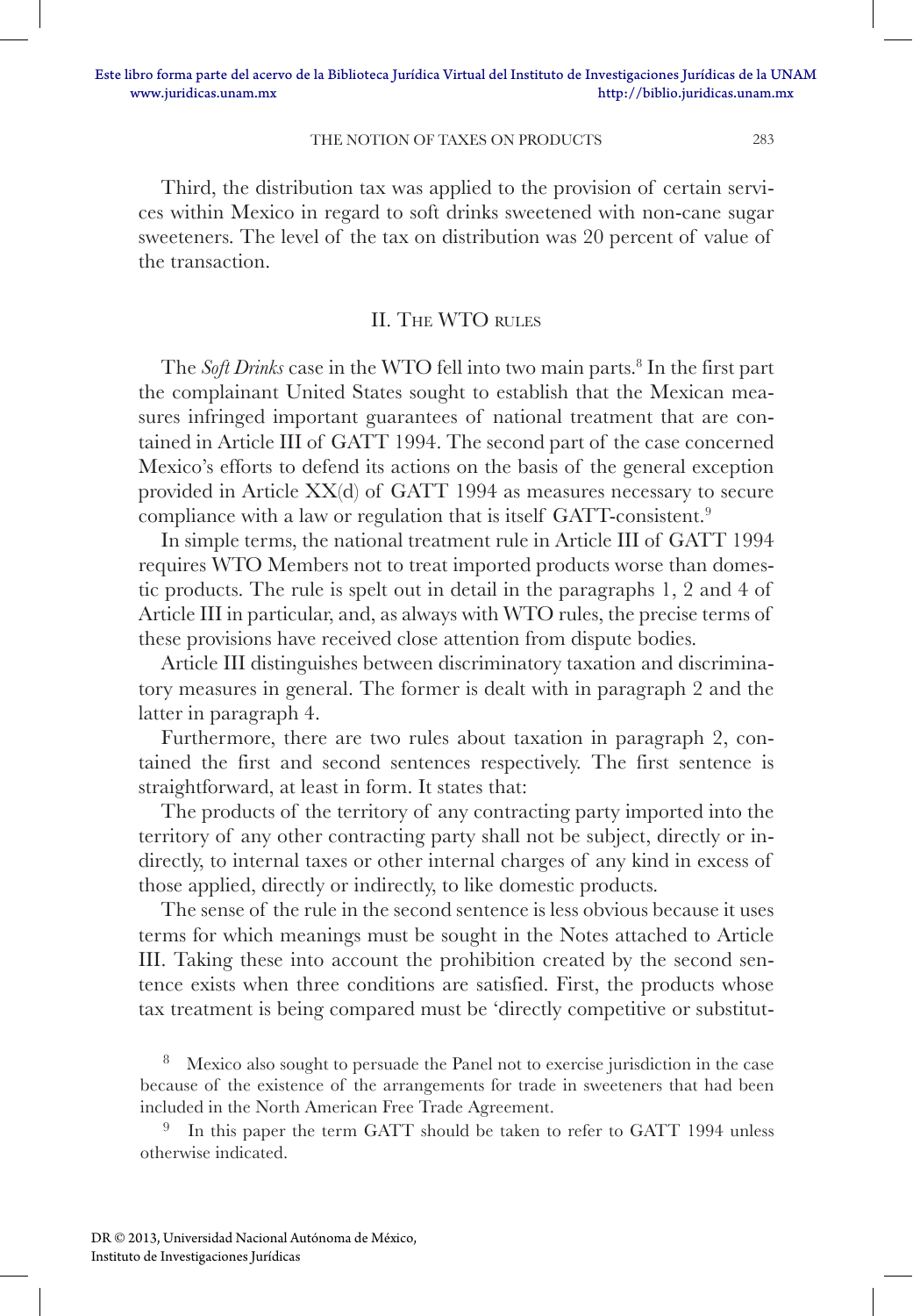able'. Secondly, the situation must be one where the products concerned are not 'similarly taxed'. Thirdly, the dissimilar taxation of these products must be being applied so as to 'afford protection to domestic production'.

Turning to the rule in paragraph 4 of Article III, regarding discriminatory measures in general, one can again identify three elements in the prohibition. First, the products whose treatment is being compared must be 'like'. Secondly, the measure in question must be a law, regulation or requirement affecting the internal sale, offer for sale, purchase, transportation, distribution or use of such products. Thirdly, the rule requires that the treatment accorded to imported products be 'no less favourable' than that accorded to the like products of national origin.

In the *Soft Drinks* case the United States claimed that the LIEPS infringed each of these provisions of Article III. However, the peculiar nature of the LIEPS forced the United States, and in turn the Panel, to apply those provisions in previously unthought-of ways.

The Panel's consideration of these matters suffered from the unwillingness of Mexico to argue the matter in the perspective of Article III. Mexico explained its attitude as follows:

In light of the unique circumstances of this dispute and the arguments discussed above, Mexico will not respond to the United States' claims that the measures at issue are inconsistent with GATT 1994 Article III.<sup>10</sup>

On another occasion, in answer to a question from the Panel, Mexico said that

The only conclusion that the Panel should draw from Mexico's decision not to respond on the United States claims under GATT Article III is that (assuming that the Panel takes jurisdiction) Mexico has no objection to the Panel proceeding with consideration of its defence on the basis of the presumption that the measures at issue are inconsistent with Article III of the GATT 1994. This does not mean that Mexico agrees that its measures are in effect inconsistent. <sup>11</sup>

Although Mexico did not adhere rigidly to this strategy of nonparticipation,<sup>12</sup> its overall effect was that the Panel, facing a dispute which,

<sup>10</sup> Panel report, *Mexico-Tax Measures on Soft Drinks and Other Beverages*, WT/ DS308/R, DSR 2006: I, 43 (Panel report *Mexico-Taxes on Soft Drinks)*, para. 4.115.

Panel report *Mexico-Taxes on Soft Drinks*, Annex C-1, Responses by Mexico to Questions posed by the Panel after the First Substantive Meeting, page C-7, Answer to Question 9.

See, e.g, paragraph 8.13 of the Panel report which records Mexico's views on the respective application to taxes and regulations of paragraphs 2 and 4 of Article III.

DR © 2013, Universidad Nacional Autónoma de México, Instituto de Investigaciones Jurídicas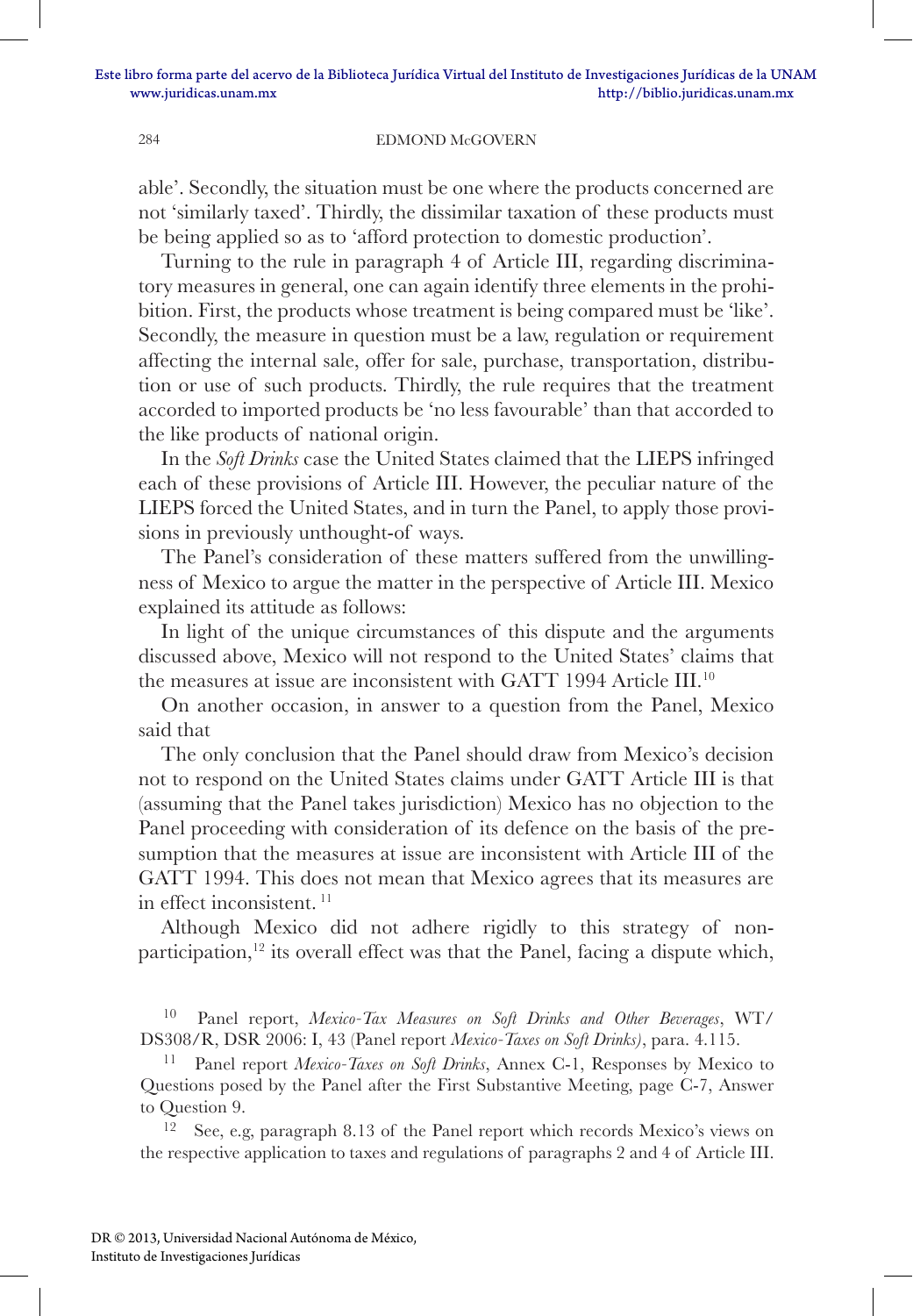because of the unusual nature of the LIEPS, was inevitably going to draw it into uncharted legal waters, was deprived of some of the help it would normally have expected. This paper concentrates on the light which the Panel's voyage into these waters cast on one particular aspect of GATT law — the notion of a tax on a product. Since Mexico did not take the findings regarding Article III to the Appellate Body we have only the Panel's views on these matters.

### III. TAXES ON PRODUCTS

1. *Soft Drink Panel's conclusions* 

A notable feature of the LIEPS taxes was that at all points at which the taxes were charged the sweeteners were integral parts of the soft drinks; they were never collected prior to the inclusion of the sweeteners in the drinks. The trigger for the imposition of the taxes was the presence of certain sweeteners, but the rate at which the taxes were imposed was based on the value of the soft drinks rather than on that of the sweeteners that they incorporated. Faced with these complex arrangements the Panel found that, for the purposes of Article III, the taxes had been imposed both on the sweeteners and on the soft drinks.

Specifically, as regards taxes 'imposed on sweeteners' the Panel made three findings.

First, it found that imported *beet sugar* was subject to internal taxes in excess of those applied to like domestic sweeteners, in a manner inconsistent with GATT Article III:2, first sentence.

Second, it concluded that imported *HFCS* was being taxed dissimilarly compared with the directly competitive or substitutable products, so as to afford protection to the Mexican domestic production of cane sugar, in a manner inconsistent with Article III:2, second sentence.

Finally, it found that imported *beet sugar and HFCS* were accorded less favourable treatment than that accorded to like products of national origin, in a manner inconsistent with Article III:4.

As regards taxes 'imposed on soft drinks' the Panel's conclusions were apparently straightforward. It found that imported soft drinks sweetened with non-cane sugar sweeteners (including HFCS and beet sugar) were subject to internal taxes in excess of those applied to like domestic products, in a manner inconsistent with Article III:2, first sentence

The notion that taxes collected on the final product, the soft drink, could be at the same time taxes on that product and on the inputs to that product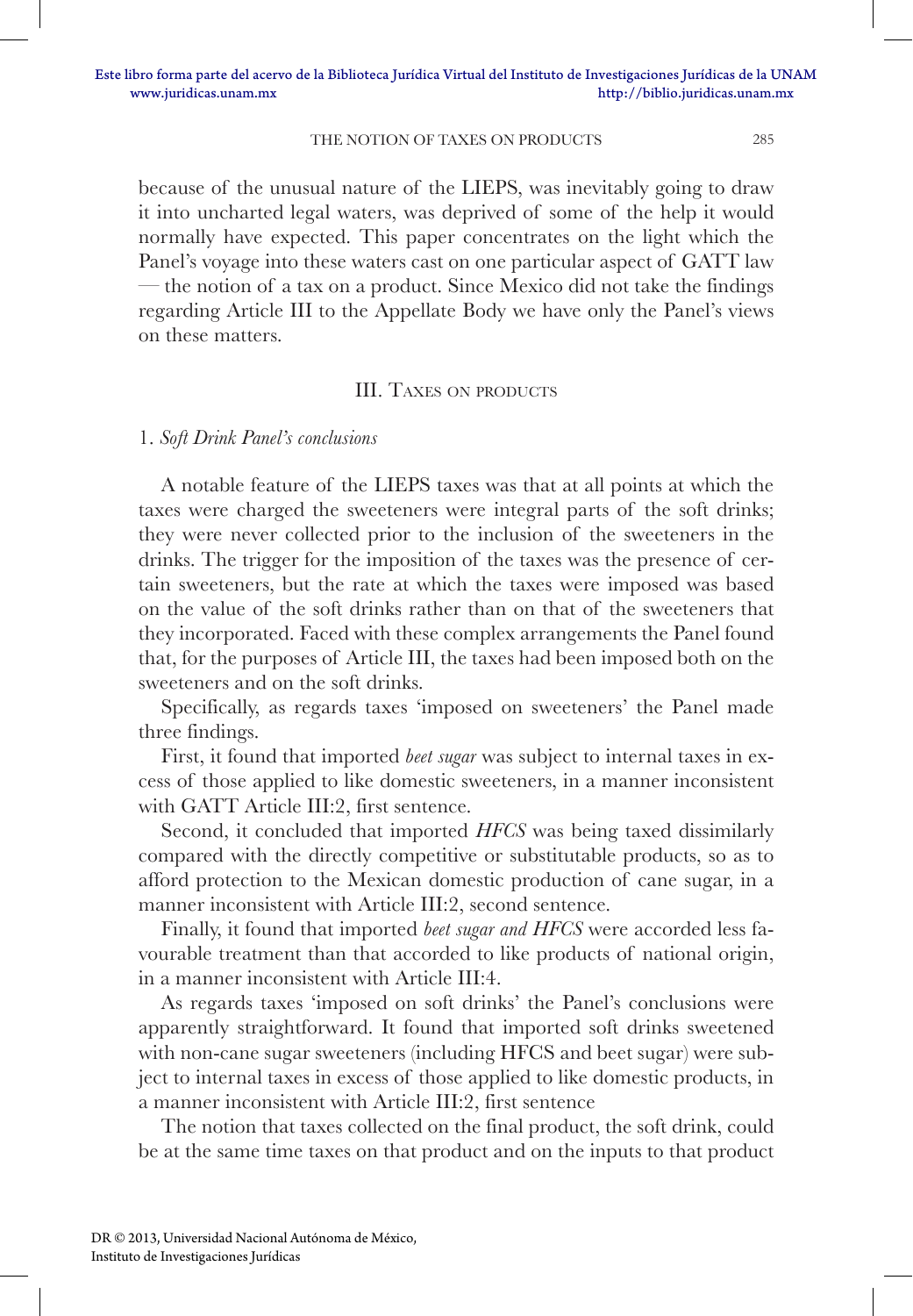gives rise to interesting questions. The Panel's explanation for its conclusion that taxes had been imposed on the sweeteners was fairly short. The Panel found it 'significant that: (a) it is the presence of non-cane sugar sweeteners that provides the trigger for the imposition of the tax; and, (b) the burden of the tax can be expected to fall, at least in part, on the products containing the sweetener, and thereby to fall on the sweetener.'13

## 2. *The notion of taxes on products*

The *Soft Drink* Panel's conclusions on the effect of the LIEPS taxes call for a consideration of what is meant by a tax on products.

The notion is touched on in many provisions of the General Agreement, and it is expressed in a variety of terms. Article III:2 and its Note speak of a 'taxed product', of products being 'subject, indirectly or directly to internal taxes or other internal charges', and of a Member that might 'apply' such measures 'to … products'.14 Elsewhere the GATT speaks of a charge 'in respect of' a product (Article II:2(a)), of a duty that a Member may 'levy on any … product' (Article VI:2) as well as of duties or taxes 'borne by the … product' (Article VI:4, Article XVI, Note).15

Although the use of different terms can often be taken to indicate that the drafter intended different concepts, the sheer degree of variety of terms used for this concept tends to refute such a conclusion since there could hardly be a corresponding degree of conceptual variety in the way that financial charges are linked to products. Rather, one is inclined to think that the drafters did not intend to establish a set of precise meanings but expected the concept of taxes imposed on products to be elucidated as appropriate circumstances arose. Be that as it may, little such elucidation has occurred, and the notion of a tax imposed on a product is relatively undeveloped in GATT law.

Certain matters are clear. Products do not have wallets or bank accounts. Taxes are paid not by products but by people and companies. Broadly speaking, it would seem that the notion of a tax imposed on a product comes into play when liability for the tax is linked to a person's dealing with a pro-

<sup>13</sup> Panel report *Mexico-Taxes on Soft Drinks*, para. 8.44.

<sup>14</sup> Article III: 1 is concerned with taxes as well as other measures that are 'applied' to products.

<sup>15</sup> As regards Articles VI and XVI a working party observed that they had not led to any differences in interpretation, Report of working party on border tax adjustments, L/3464, BISD 18S/97, (1972), para. 10.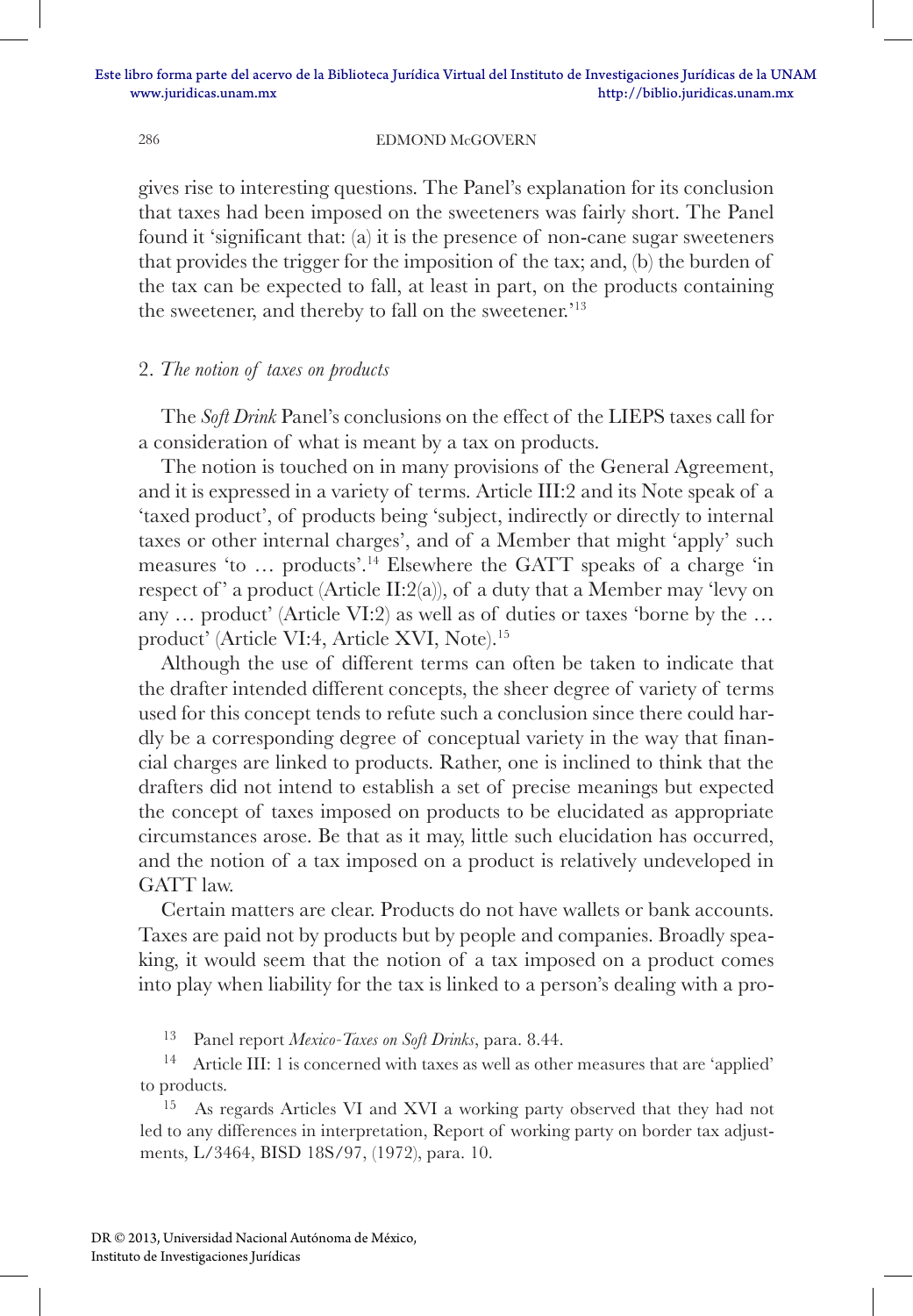duct. For example, excise duties are often charged on the manufacturer of a product at the point of manufacture or sale. They may be *ad valorem* or specific (e.g. by unit or volume, as is common for duties on the manufacture of alcohol or cigarettes). In *Argentina – Hides and Leather* the Panel said that a tax applied to particular goods because it was based on their value.16

The situation is complicated by the fact that the person whom the law requires to make payment of a tax might not be the person who bears the burden of that tax. Arrangements of this kind are now an everyday experience because many countries use value added taxes as their principal form of indirect taxation. Payments of these taxes are made by all of those involved in the production and sale of products in respect of the value that they have added, but each such payment is recompensed by the person to whom the product is sold. The only exception is the consumer, the final purchaser in the chain, who pays (via the seller) tax on the whole value of the product, but gets no recompense and consequently is the one who bears the burden of the tax. The movement of the burden of indirect taxes to the consumer is sometimes known as the destination principle.

As long as there is no discrimination in the rates applicable to competing products the burden of taxes such as value added tax can, by their very nature, be expected to pass through to ultimate consumers since no competitive disadvantage will arise by allowing this to happen. Conversely, a discriminatory tax, for example one that is imposed only (or more heavily) on products containing foreign inputs, will tend to be absorbed by producers because the sellers will want to avoid a price disadvantage compared to untaxed products.

Thus, the *Soft Drinks* Panel observed that 'Taxes *directly* imposed on finished products can *indirectly* affect the conditions of competition between imported and like domestic inputs'.17 But one can be rather more explicit. The burden of the tax will tend to follow the criterion on which the discrimination is based. For example, if the discriminatory tax is associated with the use of an input of a particular kind, such as foreign sweetener, the supplier of that input will be under pressure to reduce its price in an amount corresponding to the level of the discriminatory tax. Failure to make such a reduction would encourage the user of the sweetener to buy from a source that did not lead to the tax being incurred.

Panel Report, *Argentina-Measures Affecting the Export of Bovine Hides and the Import of Finished Leather*, WT/DS155/R, DSR 2001: V, 1779 (Panel report *Argentina-Hides and Leather*), para. 11.158. The issue was whether the tax was on goods or on income.

<sup>17</sup> Panel report *Mexico-Taxes on Soft Drinks*, para. 8.44.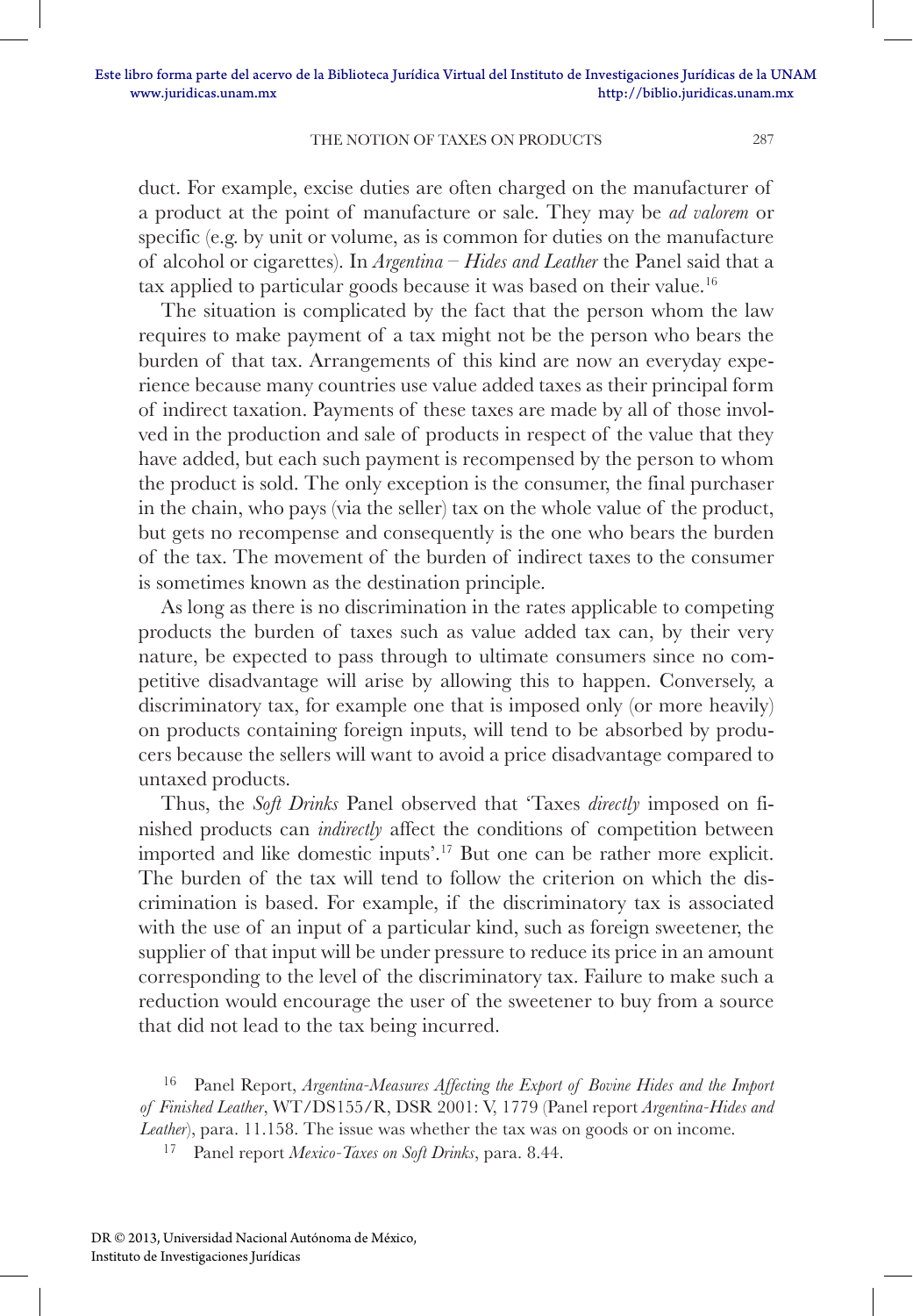Not every tax imposed in relation to a product finds its way forward to the ultimate purchaser or backward to the supplier. Under the second LIEPS tax examined by the *Soft Drinks* Panel, the distribution tax, anyone providing a service (transportation, for example) in the provision of soft drinks had to pay a tax when those drinks were sweetened with something other than cane sugar. Such a person would no doubt like to recoup that cost by increasing the usual level of his fee by the amount of the tax. However, he is not necessarily in as strong a position as a buyer of soft drinks, and may not be able to threaten to shift his services in directions that do not lead him having to pay the tax. The market for services in connection with sales and transport of soft drinks may be less well developed than that for the soft drinks themselves. At any rate, in this situation the assumption, which may have been made by the Panel, that all of the burden of the tax would pass to the person presently owning the product, and from him (following the logic described above) back to the supplier of the sweetener, is at least questionable. On the other hand, it is also unlikely that *none* of the burden could be transferred in this way, and in so far as the transfer took place there would be discrimination against the sweetener whose use led to the tax being imposed.

The LIEPS taxes examined in the *Soft Drinks* case had one additional level of complexity. Whereas the *trigger* for the imposition of tax was the presence of a foreign-origin sweetener, the *amount* of the tax was proportional not to the value of the sweetener but to that of the whole soft drink. However, while this factor adds complexity it does not seem to change the basic analysis. Assuming that the level of sweetener in soft drinks is fairly constant, a calculation could be made of the effective rate of tax vis-à-vis the units of sweetener that are used, and consequently a reduction could be determined in the price paid for the sweetener that would off-set the tax that would be payable by the soft-drink maker.

The basic argument made here that the burden of a discriminatory tax related to the presence of particular inputs is borne by the suppliers of those inputs is no doubt a simplification of economic reality. Thus, in practice the supplier of foreign sweetener might find that the price reduction demanded of him made sales unprofitable and decline to sell at that level. The absence of competition might encourage suppliers of non-foreign sweeteners to raise their prices, thereby altering the competitive situation and making a deal involving the foreign sweetener once more attractive.

Nevertheless, in the absence of other evidence, the *Soft Drinks* Panel's assumption that the burden of the tax falls where the trigger is located seems to be a reasonable one.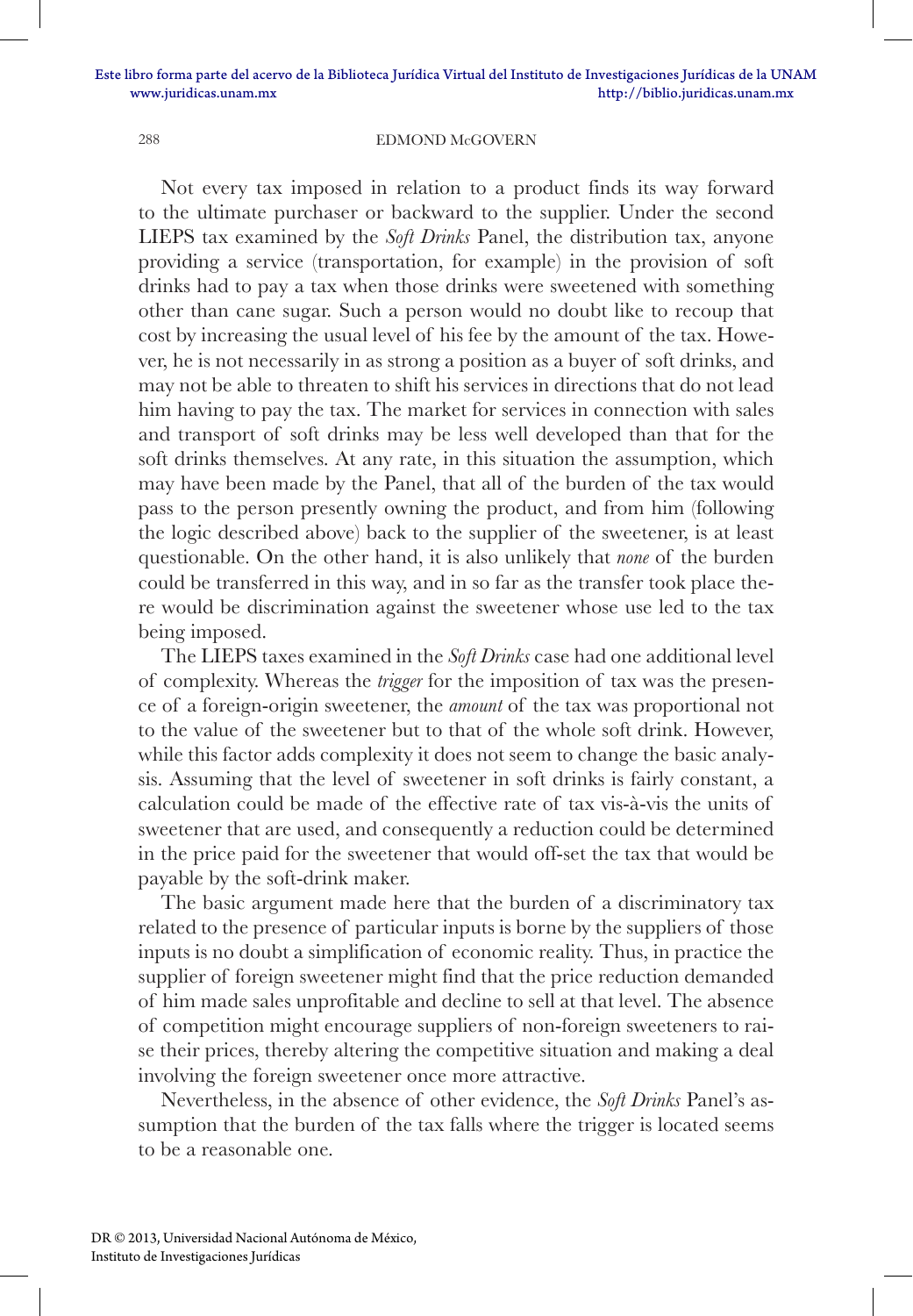This conclusion is not the end of the story. In addition to the direct burden created by the tax, which will usually be equal (or at least closely correlated) to the amount of the tax, there may well be indirect effects that cause distortions of trade. An example is provided by the distribution tax contained in the LIEPS. While the burden of the tax may not have fallen on the sweeteners the tax would nevertheless constitute a disincentive to trade in the imported product, since persons providing services in respect of those products would gain less than they would in acting with respect to domestic goods.

These considerations provide a convenient base on which to examine the ways in which GATT looks at these concepts.

### 3. *GATT 1994 recognition of location of tax burden*

#### A. *Remission of taxes on export – subsidy rules*

Nearly all WTO disputes about discriminatory taxes are pursued under GATT Article III. Most of them are straightforward in character and do not require any analysis of the location of the ultimate burden of the tax of the type suggested above. To have the impugned measure ruled illegal is usually all that the complainant wishes. As a consequence the issue has received little attention from dispute bodies. However, the need to identify the proper location of the burden of taxes has arisen in the context of some other provisions in the General Agreement. These are examined in the following paragraphs.

The most significant of these provisions are the GATT rules on subsidies. These rules reflect the important principle that the burden of (non-discriminatory) taxes on products is borne by purchasers. Thus, as explained above, value added taxes are collected at all stages of the production of a product, but it is the eventual consumer that bears their burden. As a consequence, taxes that have been collected in the production of a particular product are remitted if it is exported (before passing to the consumer). The rationale is that consumer taxes (if any) will be charged in the country where the consumer is located. If that country has a value added tax system it will collect tax at the import value of the goods, and on any further transactions, so that, once again, the burden of the tax is passed on to the consumer.

The principle is expressed in the Note to GATT 1994 Article XVI

The exemption of an exported product from duties or taxes borne by the like product when destined for domestic consumption, or the remission of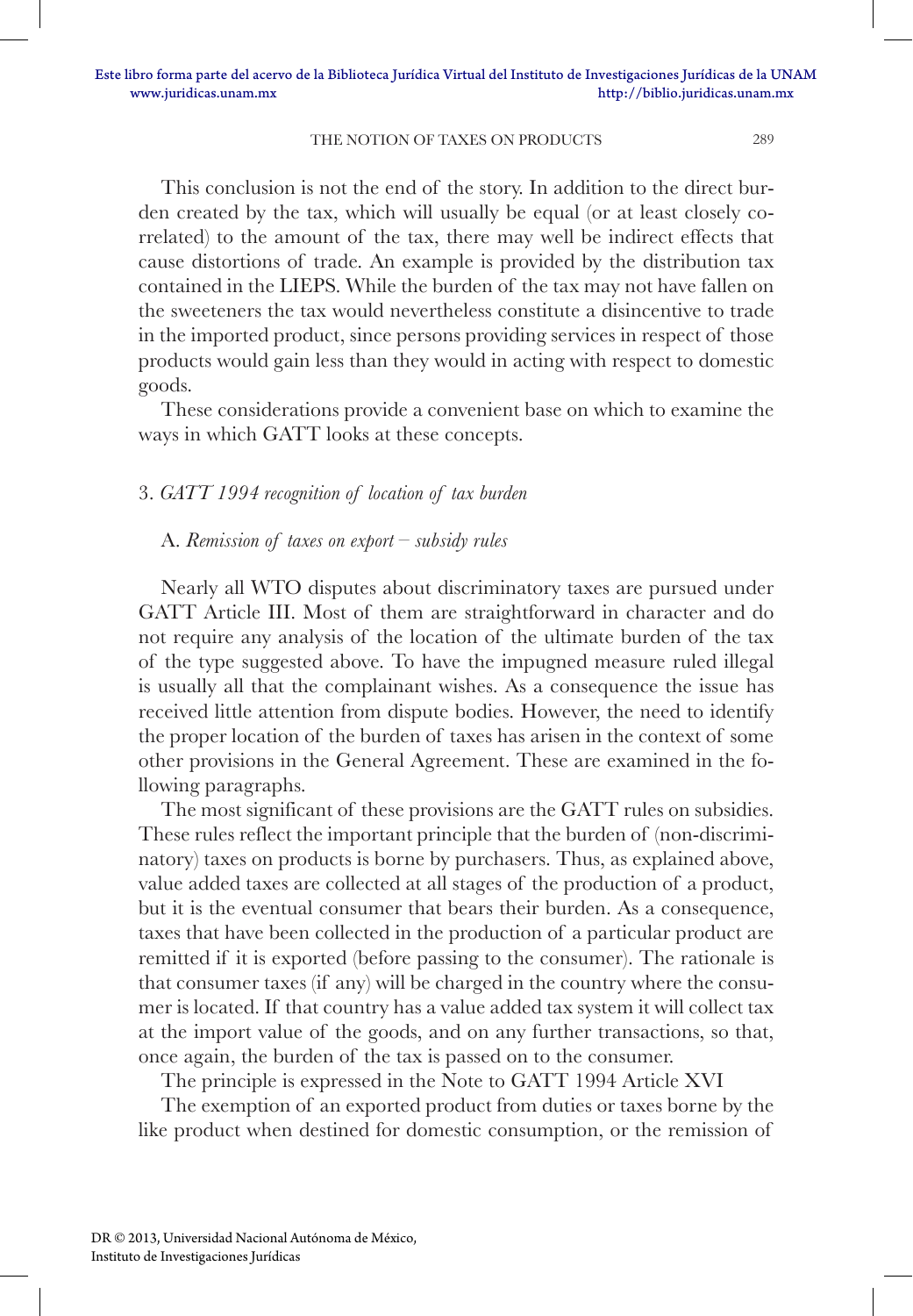such duties or taxes in amounts not in excess of those which have accrued, shall not be deemed to be a subsidy.

Item (g) of the Illustrative List of Export Subsidies that is annexed to the Agreement on Subsidies and Countervailing Measures explicitly addresses the topic of indirect taxes:

g) The exemption or remission in respect of the production and distribution of exported products, of indirect taxes in excess of those levied in respect of the production and distribution of like products when sold for domestic consumption.

In other words, the remission of indirect taxes, such as value added taxes, is not a subsidy unless it exceeds the level of the tax that has been collected.<sup>18</sup>

This principle applies both to the prohibition on export subsidies that is found in Article 3 of the Agreement, and to the rules governing the use of countervailing measures against subsidized imports that are found in Part V of the Agreement and in GATT Article VI. It should be said, however, that the GATT rules on determining the movement of the benefit of subsidies (which can for many purposes be regarded as negative discriminatory taxes) do not always show great sophistication. To be specific, in the application of countervailing measures it is usual practice simply to assume that the benefit of an export subsidy moves with the product and is entirely absorbed in lowering the price of that product.<sup>19</sup>

#### B. *Article II:2(a)*

Turning to the GATT rules on internal taxes, although the principal rules are all contained in Article III the provision that comes closest to addressing the situation which arose in the *Soft Drinks* dispute is found in Article II, which concerns duties and other charges imposed at the border. Paragraph 2(a) of Article II states that a tax may be imposed on an imported product

Since value added tax systems include a mechanism for making transfers to exporters, Governments wishing to subsidize exports, or to discourage them, commonly make use of it for these purposes by overpaying or underpaying the sums that are due.

<sup>19</sup> However, if there is an arm's-length sale and the product has undergone a transformation, such as incorporation into another product, there should be an investigation of whether the benefit has passed through: Appellate Body Report, *United States — Final Countervailing Duty Determination with Respect to Certain Softwood Lumber from Canada*, WT/ DS257/AB/R, 2004, adopted 17 February 2004 . DSR 2004:II, 587, para. 140; Panel report *Mexico-Definitive Countervailing Measures on Olive Oil from the European Communities*, WT/DS341/R, para. 7.144.

DR © 2013, Universidad Nacional Autónoma de México, Instituto de Investigaciones Jurídicas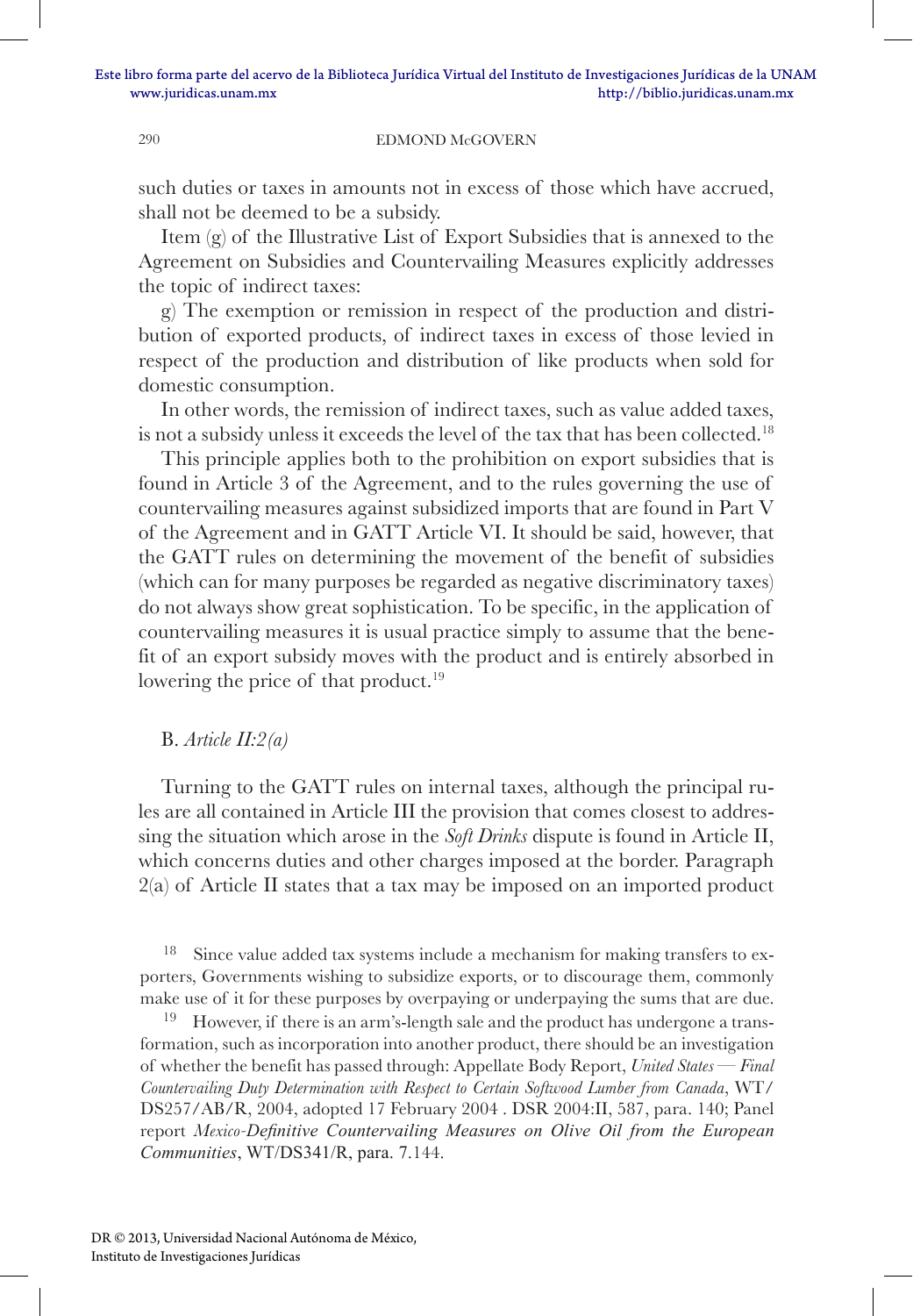that corresponds to an internal tax that is imposed "in respect of an article from which the imported product has been manufactured or produced in whole or in part". An illustration given during the negotiation of the General Agreement was that of imported perfume being taxed on the basis of its alcohol content rather than its whole value, in line with a domestic tax on alcohol.20

Applying this principle, the panel in the *Superfund* case found that a United States tax on certain imported substances complied with Article III:2 in so far as it did not in principle exceed the amount of the tax which would have been imposed under the legislation on the chemicals used in the manufacture or production of the imported substance if these chemicals had been sold in the United States for use in the manufacture or production of that substance  $21$ 

This case confirms that, in accordance with Article II:2(a), when a tax has been collected from a person dealing with the input article (for example, on its sale) the burden of the tax would pass with the article into the product which is manufactured or produced from it. The burden would thereafter pass to the purchaser of that product. In the same way, a tax charged on the imported product in an amount equivalent to the tax charged domestically on the input product would also be assumed to pass through to the ultimate purchaser.

As a consequence, in the *Soft Drinks* dispute the LIEPS tax would have been found to be GATT-compliant if a corresponding tax, at an appropriate level, had been placed on internal sweeteners prior to their inclusion in soft drinks.

## C. *Article III*

The location of the burden of indirect taxation has occasionally been addressed by dispute bodies applying GATT Article III. In one instance where a panel was examining imports that were subject to an additional tax it observed that no *a priori* statements are possible as to who bears the financial burden. "Depending on the market situation, the taxable person may have to bear that burden and suffer lower profit margins. Alternatively, where the

<sup>&</sup>lt;sup>20</sup> Doc. EPCT/TAC/PV/26, p. 21. It was emphasised that the tax should not be based on the total value of the imported perfume.

<sup>21</sup> Panel Report, *United States-Taxes on Petroleum and Certain Imported Substances*, BISD 34S/136 (1988), para. 5.2.8.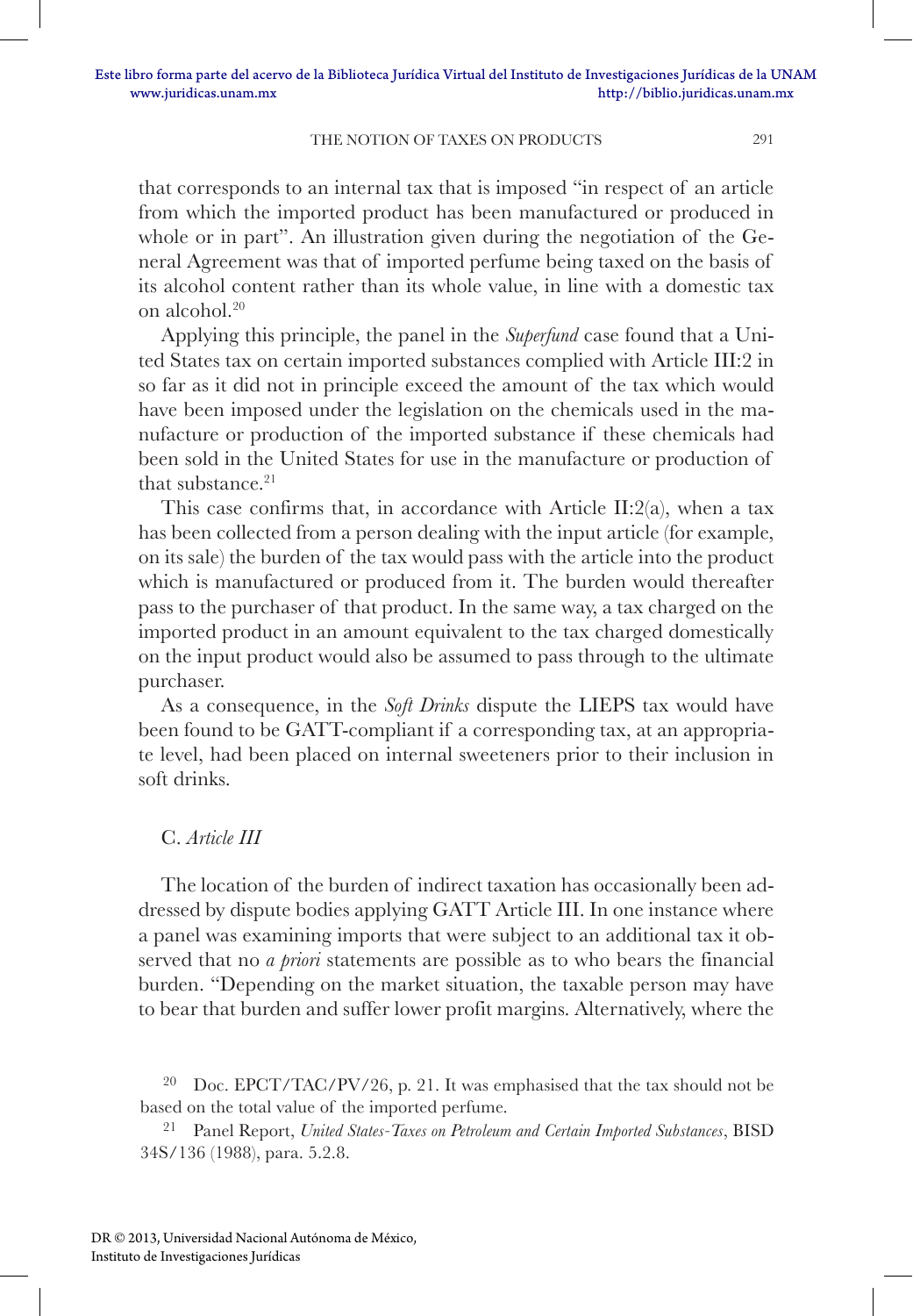market situation allows a taxable person to sell a product at a higher price, the burden may be borne by the purchaser of the product."22

No doubt the particular market situation is always an important factor in locating where a tax burden falls. Nevertheless, subject to that qualification, a presumption that the burden of a discriminatory tax falls on producers rather than purchasers would not be unreasonable. As the above analysis makes clear, which of the various producers that are successively involved in a bringing a product to market will bear the cost will normally depend on the criterion used for imposing the tax. The need to meet the competition coming from those (domestic) producers that are not subject to the tax will tend to ensure that the sale price will not be affected.<sup>23</sup>

### 2. *Article III*

This concluding section will attempt to fit the notions of taxes and the burdens that they create into the framework of Article III. The scope of the relevant provisions, paragraphs 2 and 4, has already been described.

#### A. *Article III:2 – first sentence*

The GATT provision that most explicitly deals with taxation of products is Article III:2. The first sentence of this provision is based on the notion of taxes on imports that are "in excess" of those applied to like domestic products, and for this purpose any level of excess is sufficient to qualify.<sup>24</sup>

Implicit in this interpretation is the assumption that the level of taxation can be calculated, even if such a calculation will not normally be necessary in order to determine whether one tax is "in excess" of another. In the measurement of subsidies the predominant rule is that the benchmark is provided by the benefit that is conferred rather than the cost to the government.<sup>25</sup> By analogy with the subsidy rules a tax should be measured by its burden

<sup>22</sup> Panel report *Argentina-Hides and Leather*, para. 11.188, footnote 474.

<sup>23</sup> However, it should be said that if the tax is imposed that is linked to sales volume or turnover (as in an *ad valorem* tax) the seller will tend to maximize his profits by increasing prices (even if that reduces sales volume). The issue will depend on the price elasticity of the product in the particular market.

<sup>24</sup> Appellate Body report *Japan-Taxes on Alcoholic Beverages*, WT/DS8/AB/R, WT/ DS10/AB/R, WT/DS11/AB/R, 1996, p. 22. DSR 1996: I, 97 (Appellate Body report *Japan-Alcoholic Beverages II*).

<sup>25</sup> E.g., Agreement on Subsidies and Countervailing Measures, Art. 14.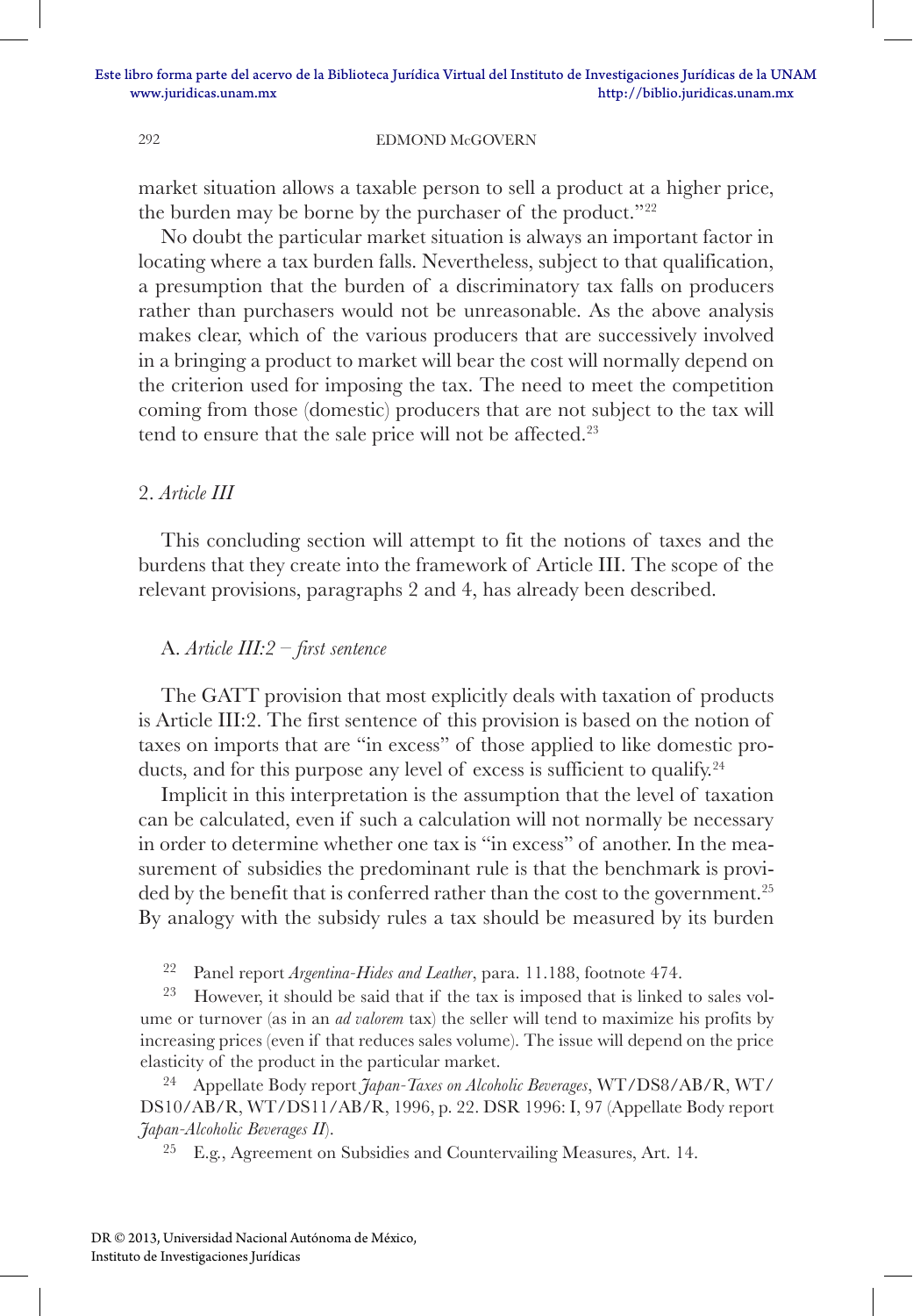on the taxpayer rather than by what is received by the government. In any event, there is unlikely to be much difference between the two amounts.

The burden of tax can be borne only once. As already explained, the fact that under some systems, such as value added tax, the burden passes through more than one person's hands does not mean that it falls on all such persons. This is not to say that other prejudicial effects of the system are irrelevant (they are discussed below), but those effects are distinguishable from the actual burden of the tax. The analysis of taxes on inputs, such as the LIEPS tax, carried out above suggests that a tax based on the presence of a particular input will usually be borne by the provider of that input if there is an alternative source. At any rate, that burden cannot be borne both by the input provider and by the producer of the finished soft drink (unless it is shown to be split between them). Consequently, a finding of infringement of the rule in the first sentence of Article III:2 is limited in the same way.

## B. *Article III:2 – second sentence*

The second sentence of Article III:2 is also concerned with taxation, but it establishes criteria that are at the same time both broader and less demanding than those of the first sentence. The range of products whose treatment can be compared is broader since it includes all those that are "directly competitive or substitutable". On the other hand, whereas under the first sentence any degree, no matter how small, of excess taxation will be illegal, under this provision the dissimilar taxes must be such as to "afford protection to domestic production".

This provision concerns internal taxes that "apply" to imported or domestic products. In that respect it would seem that it is limited to those tax arrangements where the burden of the tax is associated with the product, and cannot be used in respective of collateral harm.

The rule in Article II:2(a) (above) concerning taxation of imported products that is equivalent to an internal tax imposed in respect of an article from which the imported product has been made applies to "like" products. No mention is made of products that are "directly competitive or substitutable", but the question whether such products are governed by the same principle is an irrelevant one. Because of Article III:2, a Member would be effectively prevented from according different tax treatment to two articles that were "directly competitive or substitutable". Consequently, if the "directly competitive or substitutable" article was being taxed in a particular way that tax would also have to be applied to the domestic article that was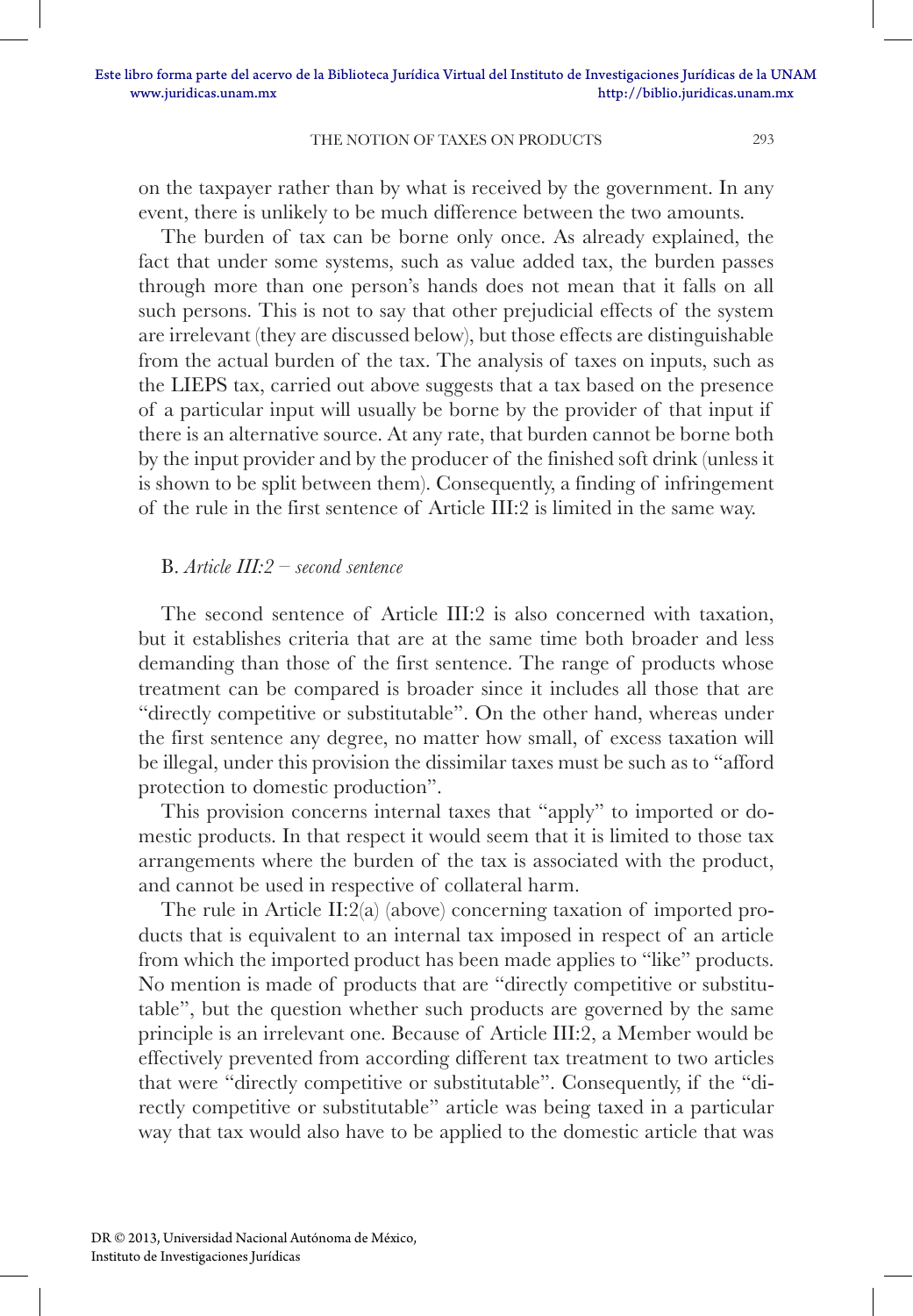"like" the article incorporated in the import product which was the basis for the tax being imposed on that import.

## C. *Article III:4 – other effects of taxes*

The obligation in paragraph 4 of Article III might be regarded as existing separately, albeit in parallel, to paragraph 2, so that a measure would fall within the scope of either one or the other. However, although paragraph 2 is directed at tax measures, paragraph 4 does not explicitly exclude them. Taken in isolation, the words 'laws, regulations and requirements' do not exclude tax laws, and one could hardly deny that a law which imposes a tax when goods are sold falls within the notion of 'laws … affecting [the] internal sale' of such products. Dispute bodies have generally assumed that where two provisions govern a situation they should first address the one that is more specific, and in these cases they rarely need to proceed to consider the other provision.<sup>26</sup> However, that principle is one of judicial practicality, and there is no interpretative principle of WTO law that says that a specific rule necessarily excludes the application of a general rule.

Once it is accepted that paragraph 4 may be invoked even where the measure in question is a tax, the main point of interest is its application with respect to the indirect prejudicial effects arising from discriminatory taxes on products (since any discrimination associated with the direct burden can be dealt with using paragraph 2, first sentence). The nature of such effects has already been described

As already explained, for there to be an infringement of paragraph 4 three conditions must be satisfied. Firstly, the products must be 'like', a term that in this context has been accorded a broad meaning by the Appellate Body.27 The second condition, that there must be a law, regulation or requirement affecting the sale, etc., of such products, will invariably be satisfied by a tax measure. The final condition is 'less favourable treatment' for products of the territory of another WTO Member. Such treatment could arise because of imposition of a tax on that product (as discussed above, that would usually mean that a tax was being applied to a person

<sup>26</sup> Appellate Body report, *EC-Measures Concerning Meat and Meat Products (Hormones)*, WT/DS26/AB/R, WT/DS48/AB/R, 1998, adopted 13 February 1998. DSR 1998:I, 135, para. 204.

<sup>27</sup> Appellate Body report, *Japan-Alcoholic Beverages II*, p. 21. Cane sugar, beet sugar and HFCS were found to be like products for the purpose of this provision in Panel report *Mexico-Taxes on Soft Drinks*, paras. 8.105, 8.106.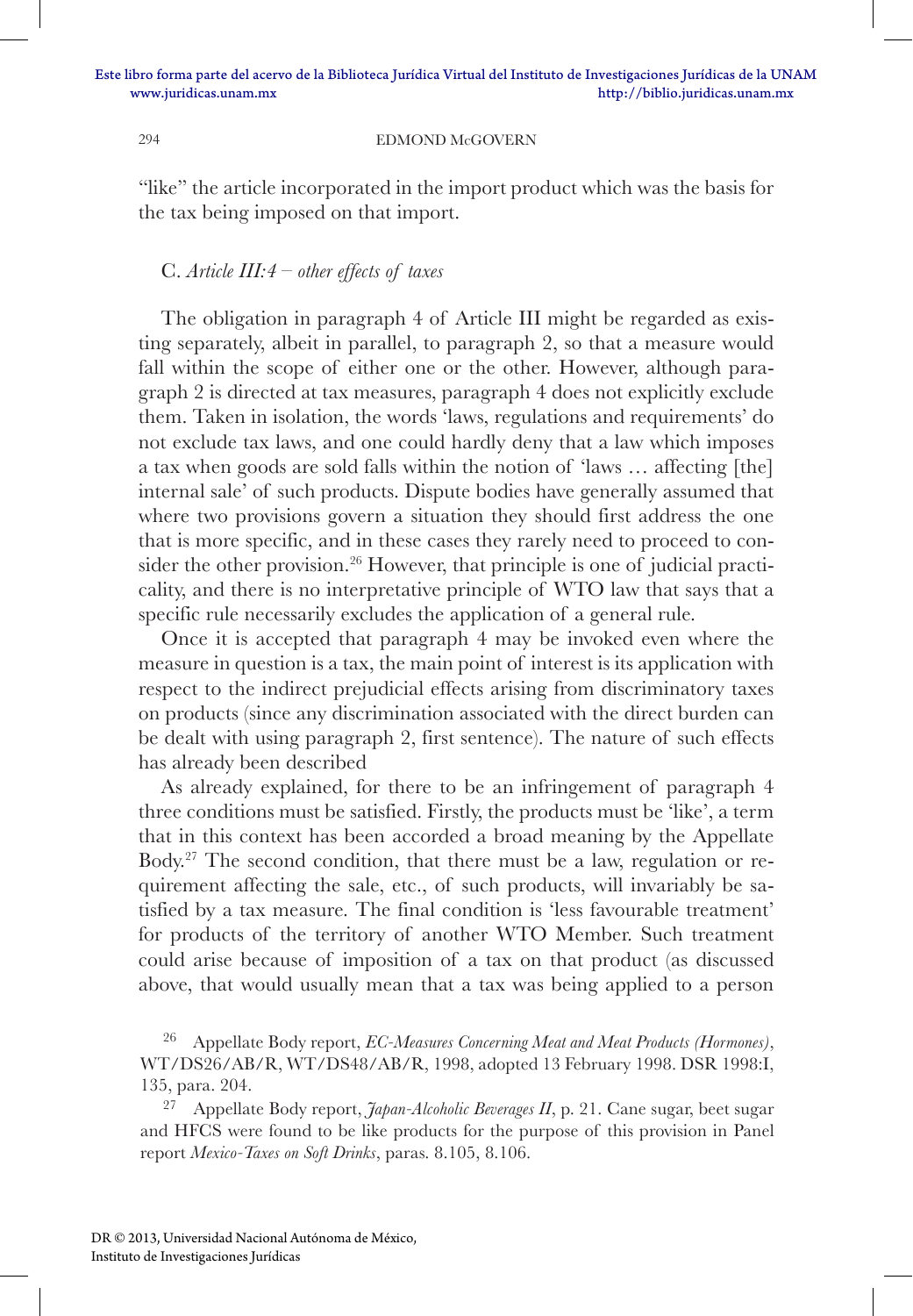because he was dealing with the product, typically by buying or selling it). However, the circumstances of the *Soft Drinks* case illustrate how less favourable treatment can occur as a consequence of the imposition of a tax, but in ways other than through the burden of paying that tax. As the panel in one case observed: "Regardless of who bears the burden [of the tax], it has an immediate impact on the competitive opportunities of the products affected."28 For example, the producer of soft drinks in Mexico who wished to use HFCS, although he would not bear the burden of the soft drink tax (which, as explained above, would be borne by the producer or seller of the HFCS) would have the inconvenience of transferring to the government the amount of the tax, and of seeking to recoup this amount in the form of a correspondingly lower price paid to the seller of the HFCS. Negotiating such an arrangement would involve real or apprehended problems that would not exist in regard to purchases of (Mexican) cane sugar.

Drawing a distinction between situations where the burden of the tax falls on the product and those where the disadvantage that arises is not part of that burden is not always a straightforward matter. The difficulties were illustrated in *Argentina – Hides and Leather* where the tax rates charged on imported and domestic products were the same but where the tax on imported products had to be paid earlier. The cost of the tax on imported products was therefore higher by the amount of interest lost by the taxpayer (or paid by him) in respect of the period between his tax payment in respect of the imported goods and the tax payment in respect of the domestic goods. The panel was correct in identifying this cost as a part of the tax payment.<sup>29</sup> What it could also usefully have made explicit was that the burden to the tax-payer corresponded to the benefit to the government that arose from the earlier payment of the tax.

Nevertheless, whatever difficulties of classification arise from time to time, one may reasonably conclude that a particular indirect tax may infringe Article III:2 in respect of one product (such as an input product) at the same time as infringing Article III:4 in respect of another (such as the finished product).

### IV. Final comments

The aim of this paper has been to examine the notion of a tax on a product under GATT rules. The issue is not one that generally attracts much

<sup>28</sup> Panel report *Argentina-Hides and Leather*, para. 11.188, footnote 474.

<sup>29</sup> Panel report *Argentina-Hides and Leather*, para. 11.188.